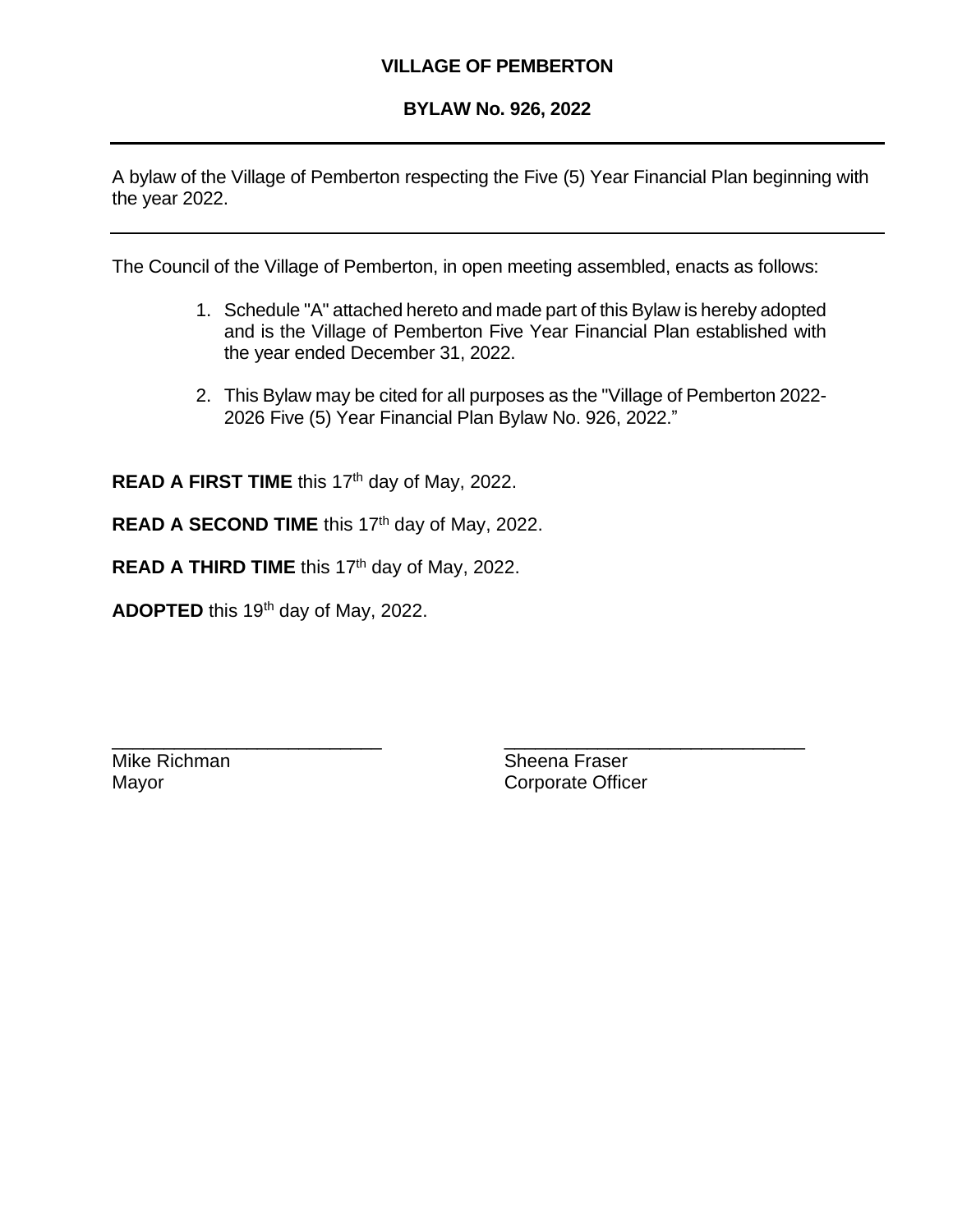|                      | <b>Village of Pemberton</b>                                                             |                          |               |               |               |               |               |
|----------------------|-----------------------------------------------------------------------------------------|--------------------------|---------------|---------------|---------------|---------------|---------------|
|                      | Five Year Financial Plan 2022-2026                                                      |                          |               |               |               |               |               |
|                      | Consolidated as at May 17, 2022                                                         |                          |               |               |               |               |               |
|                      |                                                                                         |                          |               |               |               |               |               |
|                      |                                                                                         | 2021                     | 2022          | 2023          | 2024          | 2025          | 2026          |
|                      |                                                                                         | <b>Budget</b>            | <b>Budget</b> | <b>Budget</b> | <b>Budget</b> | <b>Budget</b> | <b>Budget</b> |
| Revenues:            |                                                                                         |                          |               |               |               |               |               |
|                      |                                                                                         |                          |               |               |               |               |               |
|                      | Taxation                                                                                | 2,440,992                | 2,538,877     | 2,615,043     | 2,693,495     | 2,747,365     | 2,802,312     |
|                      | Water and sewer user rates                                                              | 2,034,447                | 2,109,544     | 2,172,830     | 2,238,015     | 2,282,775     | 2,328,430     |
|                      | User charges                                                                            | 2,315,888                | 2,913,066     | 3,000,458     | 3,090,472     | 3,152,281     | 3,215,327     |
|                      | Penalties and interest income                                                           | 32,500                   | 32,500        | 33,475        | 34,479        | 35,169        | 35,872        |
|                      | Government transfers:                                                                   |                          |               |               |               |               |               |
|                      | Provincial                                                                              | 4,992,836                | 5,510,982     | 249,206       | 6,410,000     | 250,000       | 1,500,000     |
|                      | Federal                                                                                 | 2,000                    | 119,331       |               |               |               | 500,000       |
|                      | Other local governments                                                                 | 1,852,551                | 1,729,388     | 1,781,270     | 1,834,708     | 1,871,402     | 1,908,830     |
|                      | Investment income                                                                       | 27,860                   | 27,860        | 28,696        | 29,557        | 30,148        | 30,751        |
|                      | Other revenues                                                                          | 695,960                  | 418,749       | 431,312       | 444,251       | 453,136       | 462,199       |
|                      | Collections for other governments                                                       | 2,971,629                | 3,582,772     | 3,690,255     | 3,800,963     | 3,876,982     | 3,954,522     |
|                      |                                                                                         | 17,366,663               | 18,983,069    | 14,002,545    | 20,575,939    | 14,699,258    | 16,738,243    |
|                      |                                                                                         |                          | 15,400,297    |               |               |               |               |
| <b>Expenditures:</b> |                                                                                         |                          |               |               |               |               |               |
|                      |                                                                                         |                          |               |               |               |               |               |
|                      | General government                                                                      | 2,761,289                | 3,203,458     | 3,299,562     | 3,398,549     | 3,466,520     | 3,535,850     |
|                      | Fire protection services                                                                | 721,857                  | 896,856       | 923,761       | 951,474       | 970,504       | 989,914       |
|                      | Development and planning services                                                       | 748, 153                 | 815,722       | 840,193       | 865,399       | 882,707       | 900,361       |
|                      | Public works and parks                                                                  | 1,317,678                | 1,337,626     | 1,377,755     | 1,419,087     | 1,447,469     | 1,476,418     |
|                      | Recreation                                                                              | 1,293,108                | 1,181,982     | 1,217,442     | 1,253,965     | 1,279,044     | 1,304,625     |
|                      | Water utility                                                                           | 935,319                  | 1,036,670     | 1,067,770     | 1,099,803     | 1,121,799     | 1,144,235     |
|                      | Sewer utility                                                                           | 1,005,600                | 1,002,418     | 1,032,491     | 1,063,465     | 1,084,735     | 1,106,429     |
|                      | Airport services                                                                        | 70,097                   | 76,521        | 78,817        | 81,181        | 82,805        | 84,461        |
|                      | Transfers to other governments                                                          | 2,971,629                | 3,582,772     | 3,690,255     | 3,800,963     | 3,876,982     | 3,954,522     |
|                      | <b>Amortization Expense</b>                                                             | 1,234,066                | 1,234,067     | 1,302,260     | 1,626,668     | 1,730,691     | 1,978,344     |
|                      |                                                                                         | 13,058,796               | 14,368,092    | 14,830,305    | 15,560,555    | 15,943,255    | 16,475,160    |
|                      | <b>Annual Surplus/(Deficit)</b>                                                         | 4,307,867                | 4,614,977     | (827, 761)    | 5,015,384     | (1, 243, 997) | 263,083       |
|                      | ADJUSTMENTS REQUIRED TO BALANCE FINANCIAL PLAN TO CONFORM WITH LEGISLATIVE REQUIREMENTS |                          |               |               |               |               |               |
|                      | Non-cash items included in Annual (Surplus)/Deficit                                     |                          |               |               |               |               |               |
|                      | Amortization on tangible capital assets                                                 | (1, 234, 066)            | (1,234,067)   | (1,302,260)   | (1,626,668)   | (1,730,691)   | (1,978,344)   |
|                      | Cash items NOT included in Annual (Surplus)/Deficit                                     |                          |               |               |               |               |               |
|                      | Capital expenditures                                                                    | 7,385,856                | 7,268,709     | 1,363,859     | 9,732,236     | 3,120,681     | 14,859,194    |
|                      | Loan Proceeds                                                                           | (420,000)                | (345,000)     | (565,000)     | (2, 190, 000) | (2,023,904)   | (12,036,220)  |
|                      | Long term debt payments                                                                 | 229,843                  | 229,848       | 283,084       | 316,572       | 340,759       | 645,233       |
|                      | Capital lease payments                                                                  | 180,538                  | 210,466       | 211,038       | 211,038       | 211,038       | 211,038       |
|                      | <b>Transfer to Statutory Reserves</b>                                                   | $\overline{\phantom{a}}$ |               | 359,631       | 373,949       | 373,948       | 373,946       |
|                      | <b>Transfers from Statutory Reserves</b>                                                | (532,540)                | (539, 540)    | (400,000)     | (500,000)     | (679, 045)    | (604,625)     |
|                      | Transfers to Non-Statutory Reserves                                                     | 642,948                  | 1,110,949     | 192,500       | 192,500       | 192,500       | 192,503       |
|                      | Transfers from Non-Statutory Reserves                                                   | (1, 394, 048)            |               |               |               |               | (1,055,751)   |
|                      |                                                                                         |                          | (1,203,552)   | (911, 750)    | (852, 115)    | (701, 912)    |               |
|                      | Transfers to Unappropriated Surplus                                                     | 206,960                  | 39,198        | 565,000       |               |               |               |
|                      | Transfers from Unappropriated Surplus                                                   | (757,624)                | (922, 029)    | (623, 862)    | (642, 128)    | (347, 371)    | (343, 891)    |
|                      | <b>Financial Plan Balance</b>                                                           | (0)                      | $\pmb{0}$     | (0)           | 0             | (0)           | (0)           |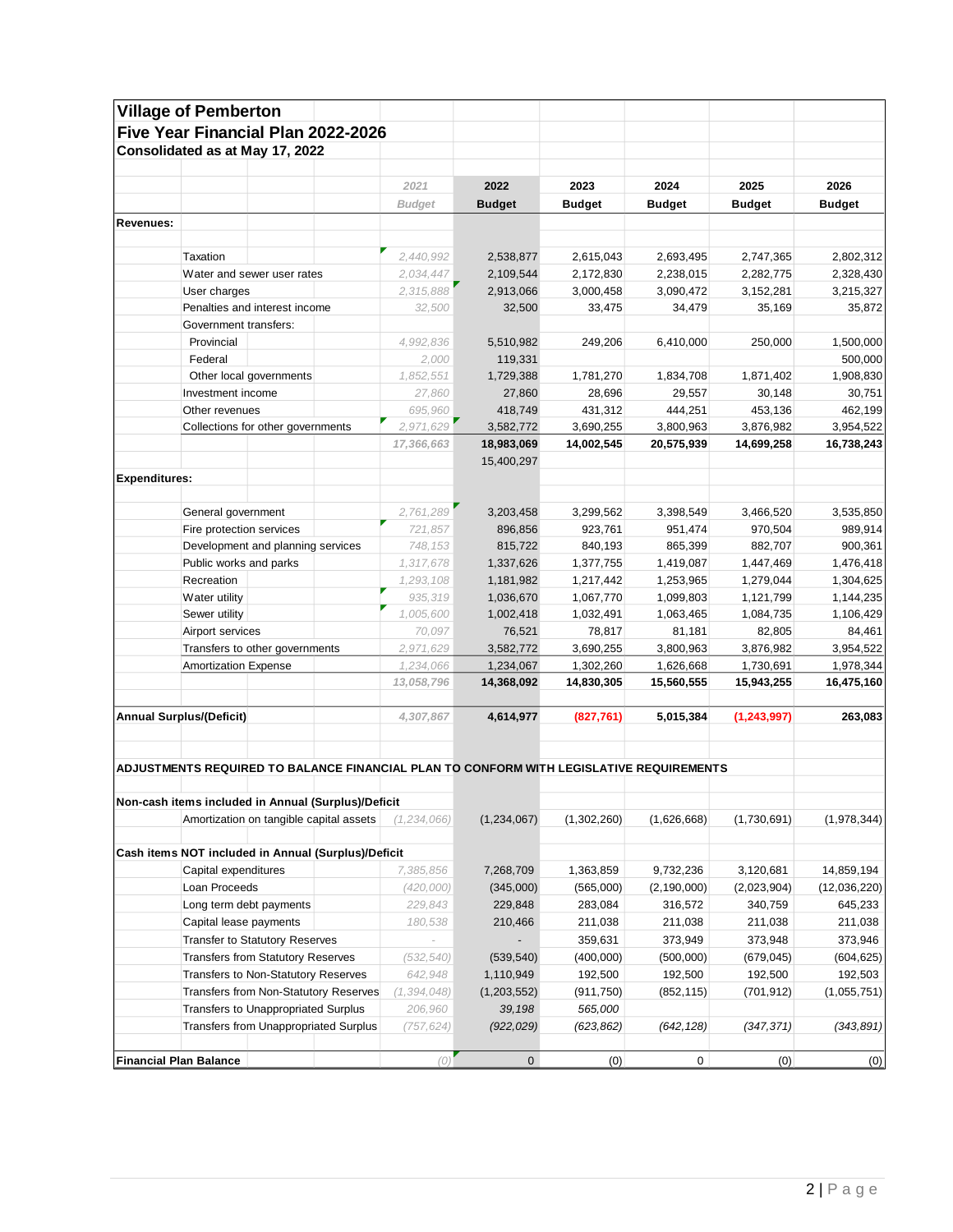*The Village of Pemberton and its government partners monitor and continue to assess the impact of COVID-19 on our community and local government operations and finances. This Plan includes cost measures and recovery grants that assist with the financial pressures the community faces, and in support of economic recovery, as well as a focus on core service delivery. The Village will continue to work with our Federal and Provincial partners to support a coordinated response to COVID-19.*

1. The table below shows the proportion of proposed 2022 revenue raised from each funding source. One column shows the proposed revenue including Transfer to Other Governments and the other excluding the Transfers to Other Governments. Transfers to Other Governments are funds requisitioned by other government or government agencies for specifically defined projects.

The Village has a bylaw to charge specific administrative fees for various tasks, such as tax certificates, titles searches, rentals as well as other tasks including a 10% administrative fee. This bylaw was last updated July 27, 2021. By billing these fees to individual users, this allows a more realistic tax levy as the tax payers are not subjected to funding these miscellaneous expenses.

The Village of Pemberton will continue to seek other sources of revenue to reduce the reliance on property taxes.

Parcel Taxes are taxes levied for the purpose of paying the debt on the Municipality's Water and Sewer Infrastructure. The rates are reviewed annually to determine if they meet the required debt payment schedule for the upcoming fiscal year. Parcel Taxes are reviewed annually and updated in accordance with the *Community Charter* Sec. 204.

| <b>Revenue Sources 2022</b> | % Total Revenue<br>(\$17,488,389) Including<br><b>Transfer to Other</b> | % Total Revenue<br>(\$21,071,161) Including<br><b>Transfer to Other</b> |  |  |
|-----------------------------|-------------------------------------------------------------------------|-------------------------------------------------------------------------|--|--|
| <b>Property Taxes</b>       | 12.92%                                                                  | 27.73%                                                                  |  |  |
| <b>Parcel Taxes</b>         | 1.78%                                                                   | 1.48%                                                                   |  |  |
| User Fees & Charges         | 28.72%                                                                  | 23.84%                                                                  |  |  |
| Grants                      | 42.08%                                                                  | 34.93%                                                                  |  |  |
| <b>DCCs</b>                 | 3.09%                                                                   | 2.56%                                                                   |  |  |
| <b>Other Revenues</b>       | 2.55%                                                                   | 2.12%                                                                   |  |  |
| Proceeds from Borrowing     | 1.97%                                                                   | 1.64%                                                                   |  |  |
| Transfers                   | 6.88%                                                                   | 5.71%                                                                   |  |  |
| <b>Total</b>                | 100.00%                                                                 | 100.00%                                                                 |  |  |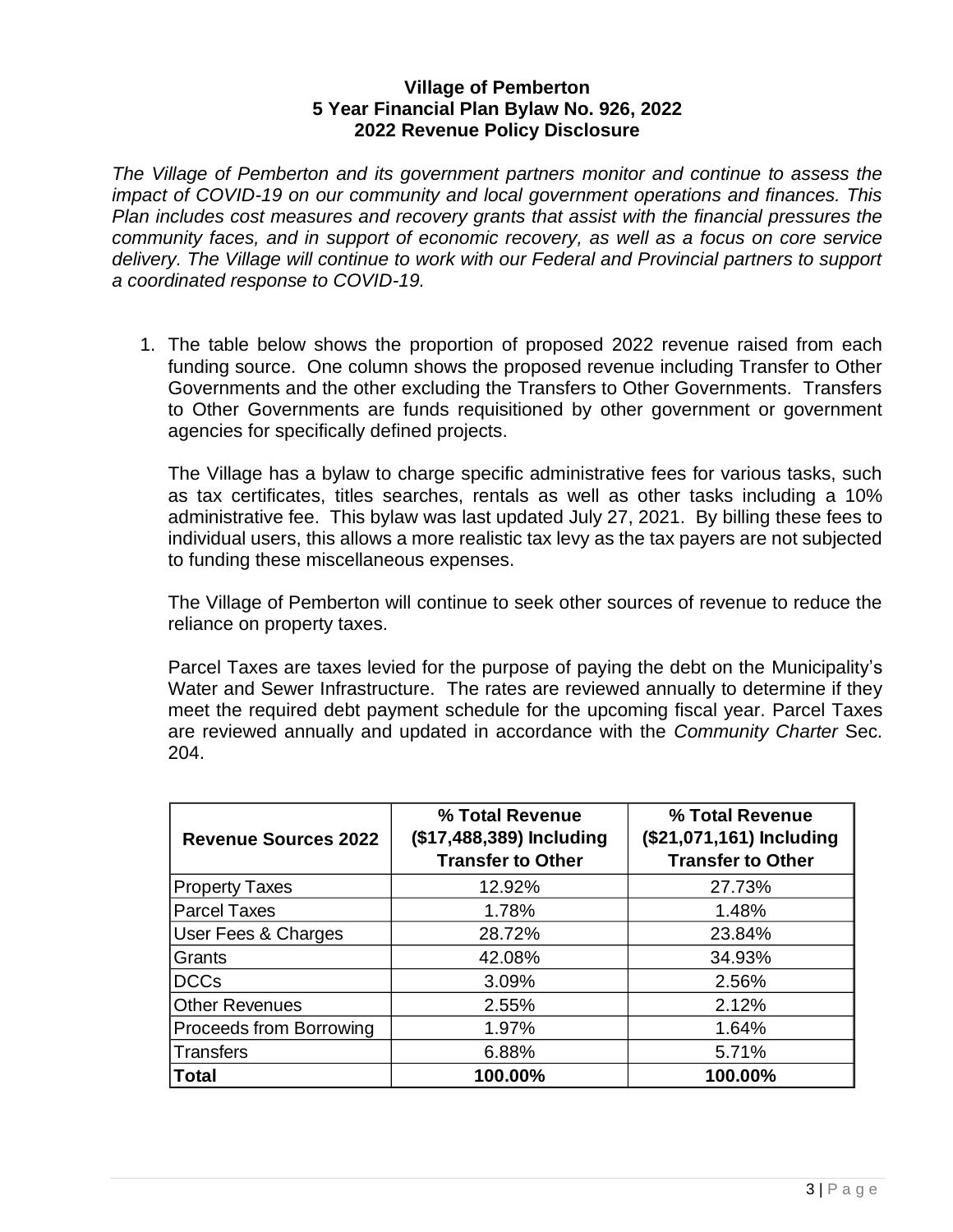2. a) The Provincial Class Multiples are established by the Provincial Government by *British Columbia Regulations 426/2003* and *439/2003*. These rates are used to calculate the tax rates for other government bodies (Collections for Other Governments) with the exception of the Squamish-Lillooet Regional District (SLRD). Both the Village and the SLRD's tax rates are established by the multiples set by Council. Following is a comparison of the two multiples with the variance identified in bold:

|                             | <b>Village Multiples</b> | <b>Provincial Multiples</b> |
|-----------------------------|--------------------------|-----------------------------|
| Class 1 - Residential       | 1.00                     | 1.00                        |
| <b>Class 2 - Utilities</b>  | 5.63                     | 3.50                        |
| Class 5 - Light Industry    | 3.40                     | 3.40                        |
| <b>Class 6 - Commercial</b> | 2.25                     | 2.45                        |
| Class 7 - Non-Profit        | 1.00                     | 1.00                        |
| Class $8 - Farm$            | 1.00                     | 1.00                        |

b) In addition, the Ministry also sets a ceiling for the maximum allowable rate for Class 2 (Utilities). Following is the regulation:

*BC Regulation 329/96* defines a rate ceiling for class 02 property for 2000 and subsequent years. The regulation states:

- "2. In setting the tax or levy rate for class 2 property for general municipal purposes, a municipality must not exceed the greater of
- a) \$40 for each \$1,000 of assessed value, and
- b) 2.5 times the rate applicable to class 6 property for general municipal purposes in the municipality for the same taxation year."
- c) Furthermore, those properties that were included in the 2011 Boundary Extension (Order in Council No. 165) under Class 2 (\*Utility), the tax rate is set each year as per Sections 5 and 6 of the Taxation (Rural Area) Act Regulation, BC Reg. 387/82.

The following table outlines the distribution of taxes between the property tax classes.

| <b>Property Class</b>          | <b>Municipal</b><br><b>Tax Rate</b> | % of Total Property<br><b>Assessment Value</b><br>(\$1,291,123,132) | % of Total<br><b>Property Tax</b> |  |
|--------------------------------|-------------------------------------|---------------------------------------------------------------------|-----------------------------------|--|
| Residential (Class 01)         | 1.3282                              | 85.30%                                                              | 71.08%                            |  |
| Utilities (Class 02)           | 7.4712                              | 0.13%                                                               | 0.61%                             |  |
| Utilities (Class 02) Rural     | 3.77                                | 1.12%                                                               | 2.66%                             |  |
| Light Industry (Class 05)      | 4.5159                              | 0.82%                                                               | 2.31%                             |  |
| Business/Commercial (Class 06) | 2.9885                              | 12.30%                                                              | 23.07%                            |  |
| Rec/Non-Profit (Class 08)      | 1.3282                              | 0.30%                                                               | 0.25%                             |  |
| Farm (Class 09)                | 1.3282                              | 0.03%                                                               | 0.02%                             |  |
| <b>Total</b>                   |                                     | 100.00%                                                             | 100.00%                           |  |

The 2022 Class 2 (Utility) Rural Tax Rate is 3.77 per each \$1,000 of actual value of property. This rate is set each year as per Sections 5 and 6 of the Taxation (Rural Area) Act Regulation, BC Reg. 387/82 as per Order in Council No. 165 (2011) Village Boundary Extension.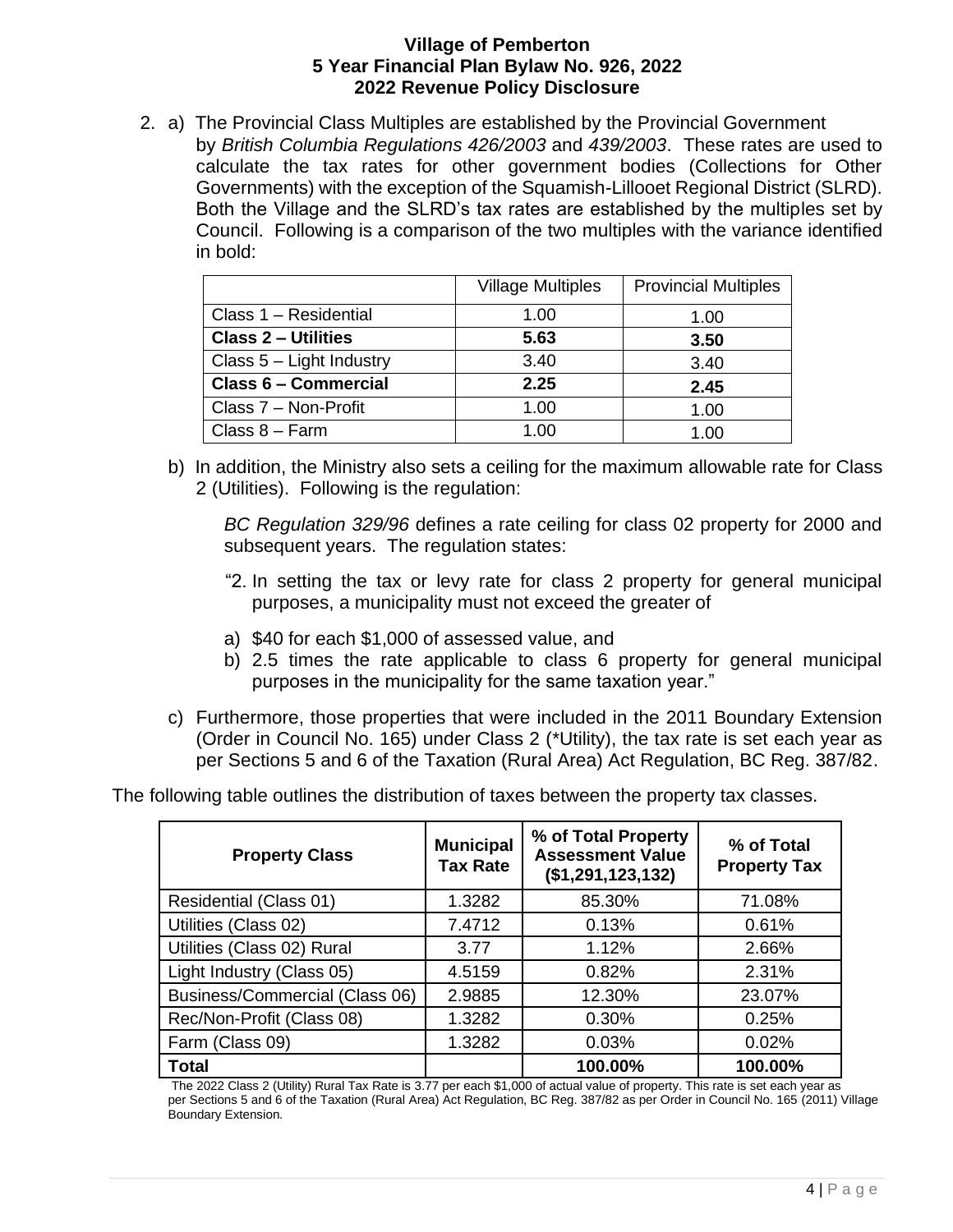3. Following is a list of permissive exemptions granted for the taxation year and the amount of municipal tax revenue forgone:

| Municipal Land and Buildings        | S | 4,648 |
|-------------------------------------|---|-------|
| BC Conference of Mennonite Brethren | S | 375   |
| Pemberton Childcare Society         | S | 972   |
| Pemberton Lion's Society            | S | 2.141 |
| Stewardship Pemberton               | S | 270   |
| Pemberton Search and Rescue         | S | 490   |
| Royal Canadian Legion               | S | 186   |
|                                     |   |       |
| Total Municipal Revenue Forgone     |   | 9.081 |

In 2013, Council updated the Permissive Tax Exemption Policy to clarify the criteria, establish timelines for submission and to include an application form which will provide clear guidelines and deliverables for both Staff and the Applicant. Following is the updated Policy and Purpose:

## **Permissive Tax Exemption Policy:**

The Village of Pemberton recognizes the significant value of organizations and groups in our community who provide worthwhile programs and services to our residents

The purpose of this Policy is to ensure that the organizations applying for a permissive tax exemption meet the criteria and that the application process is consistent and meets the goals, policies and general operating principles of the Village. The sources of Municipal revenue are limited and a request for an exemption must be considered in concert with other needs of the Village. Council will determine the amount of revenue to be foregone by permissive tax exemptions for non-profit organizations. Council at its sole discretion may grant varying percentages of tax exemptions up to 100% of the tax exemption.

Exemptions are not given to services that are otherwise provided on a private or for profit bases. This would provide an unfair competitive advantage and is not permitted as per Section 25 of the *Community Charter*.

Requests for permissive tax exemptions for organizations whose facilities are outside the boundaries of the Village of Pemberton will not be considered.

Further information, including the complete Policy and Application can be found on the following link on Village website:

[http://www.pemberton.ca/media/177127/Permissive\\_Tax\\_Exempt\\_Policy-Jun2013.pdf](about:blank)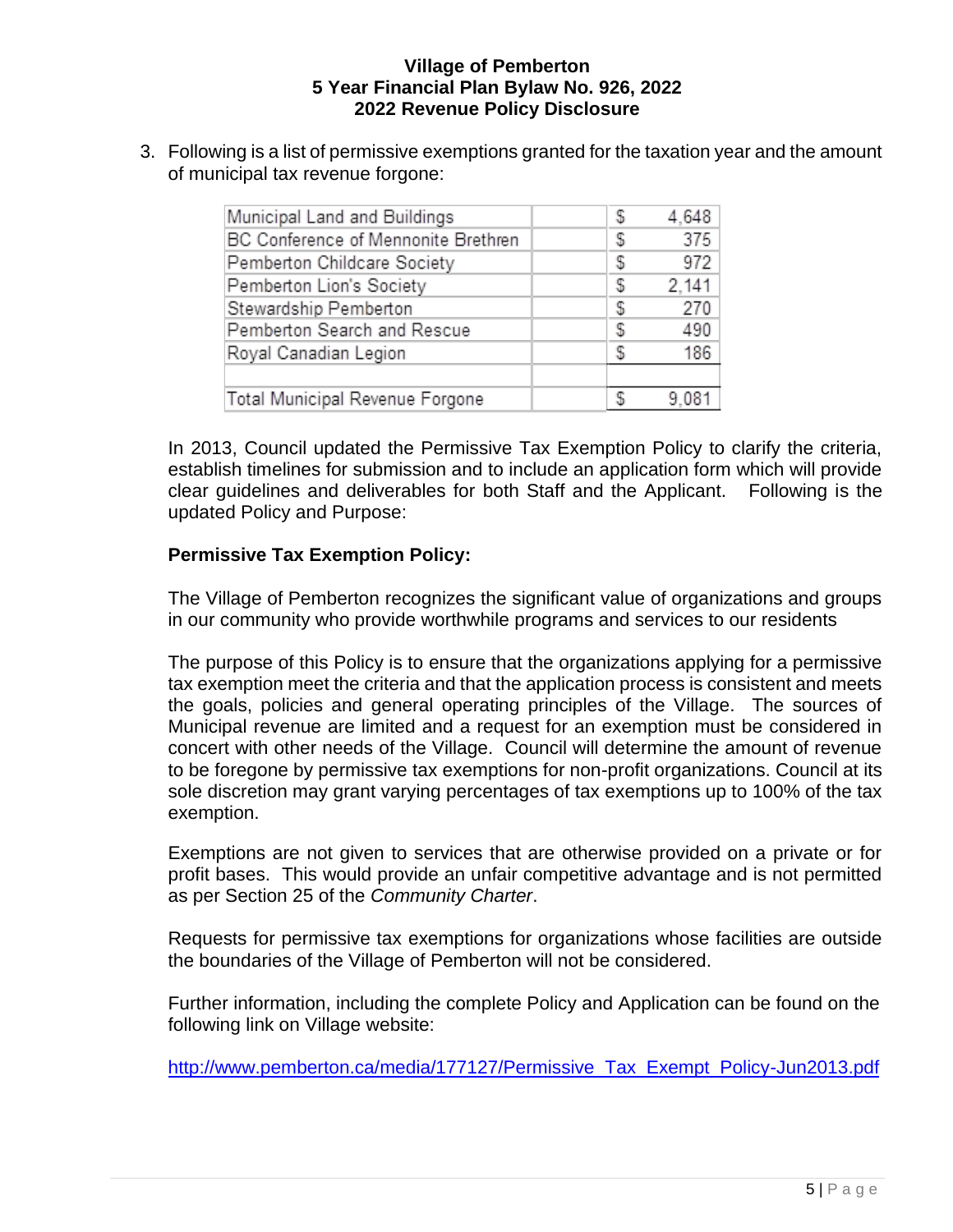#### **Note 1**

#### General 2022 Assumptions:

- Municipal tax revenues increased by 5% in 2022 with 3% to Capital and 2% to Operating Reserve.
- Non-Market Change Report (NMC) for 2022 shows an \$42,526 average change in assessment value of 24.82% (NMC 2.87%, Market 21.96%). Some classes show higher change while others show lower change, than the average.
- Frontage tax is calculated on \$3.53 per meter for water and \$5.79 per meter for sewer. Frontage tax is amended based on the retiring or securing of debt.
- The Industrial Park Parcel Taxes equal the debt based on the overall costs of the project to install the water infrastructure to the Industrial Park in 2007. Only those properties that did not choose to commute (pay upfront) their cost are levied.
- User fees for water rates in 2022 will show no increases compared with 2021.
- User fees for sewer have a \$40,000 budget increase in 2022

## General 2022 – 2026 Assumptions:

- A 10% Administration Fee will be charged to individual user requests and tasks.
- Operating costs are increased to reflected ongoing pressures from inflation. Rates are increased by 3.9% in 2022, and assumed to increase 3% in 2023, 2024, 2% in years subsequent through 2026. This represents higher than average, and also highlight a gradual return to normal operation while transitioning out of impacts experienced as a result of the COVID – 19 pandemic, including but not limited to supply chain issues and labor challenges.
- Payroll and benefit related costs are projected to increase at a rate of 3.9% (non-union) and 2% (union) in 2022. Union wages increase by 2.5% and 2.75% in 2023 and 2024, and non-unionized wages are forecast to increase by 3% annually from 2023 through 2024, and 2% annually in 2025 and 2026, in line with operating cost assumptions.
- General debt collections, frontage and/or parcel taxes, will equal the general debenture interest and principle payments. This tax is paid by all property owners within the Village of Pemberton who have the ability to connect to the Village's Infrastructure.
- Transfers to external agencies are forecasted to increase at a rate of 2% per year through 2026.
- Detailed plans for costing of Community Climate Action plan objectives will be introduced and reflected in the 2023-2027 Five Year Financial Plan.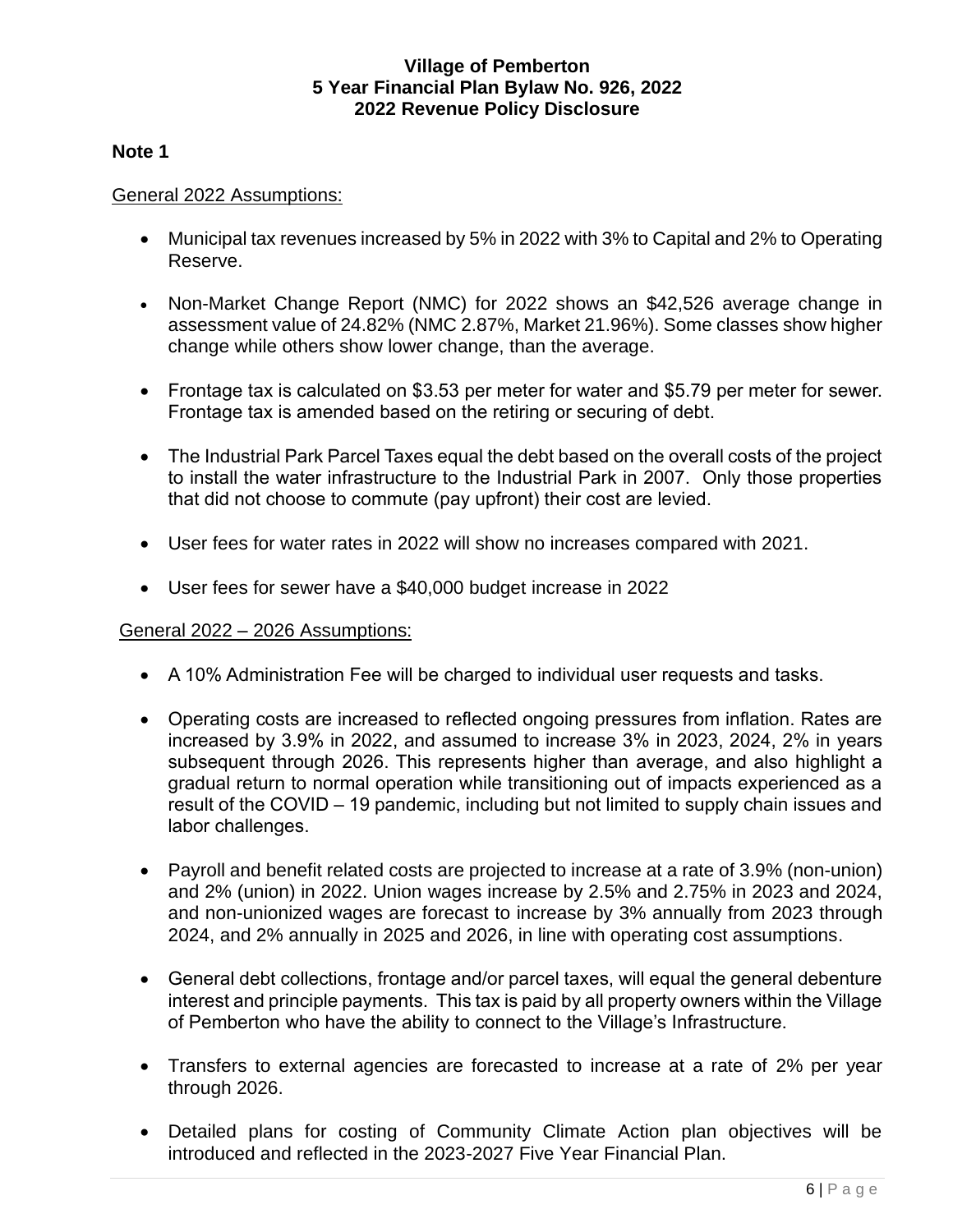# **Note 2**

# **2022 – 2026 Capital Expenditures:**

| <b>Capital Expenditures</b>                            | <b>Department</b> |                          |                          | Capital Five Year Financial Plan 2022-2026 |                               |            |
|--------------------------------------------------------|-------------------|--------------------------|--------------------------|--------------------------------------------|-------------------------------|------------|
|                                                        |                   | 2022                     | 2023                     | 2024                                       | 2025                          | 2026       |
| Admin Department                                       |                   |                          |                          |                                            |                               |            |
| <b>Bylaw Truck</b>                                     | Admin             | 45,000                   |                          |                                            |                               |            |
| <b>E-charging Station</b>                              | Admin             |                          |                          | 150,000                                    |                               |            |
| <b>Municipal Hall</b>                                  | Admin             |                          |                          |                                            |                               | 2,000,000  |
| <b>Website Upgrades</b>                                | Admin             |                          | 30,000                   |                                            |                               |            |
|                                                        | <b>Admin</b>      | 45,000                   | 30,000                   | 150,000                                    | $\overline{a}$                | 2,000,000  |
| <b>Fire Department</b>                                 |                   |                          |                          |                                            |                               |            |
| Project - Cap. Mach & Equip. Exp - Fire                | Fire              |                          | 50,000                   | 50,000                                     | 50,000                        | 50.000     |
| SCBA Tank Replacement 5 per year                       | Fire              | 7,500                    |                          |                                            |                               |            |
| Mini Repeater for further signal reach down InShuk FSR | Fire              | 2,500                    |                          |                                            |                               |            |
| New Security Fencing Training Ground                   | Fire              | 25,000                   |                          |                                            |                               |            |
| Structure Fire Bunker Gear                             | Fire              | 19,500                   |                          |                                            |                               |            |
| Hoses, Nozzles Adapters                                | Fire              |                          | 20,000                   | 10,000                                     | 5,000                         | 5,000      |
| Sprinkler Protection Unit Trailer and Truck            | Fire              | 324,513                  |                          |                                            |                               |            |
| Engine 10 Truck Replacement                            | Fire              |                          | 565,000                  |                                            |                               |            |
| Ladder 1 Replacement                                   | Fire              |                          |                          |                                            | 1,375,000                     |            |
| Engine 11 Truck Replacement                            | Fire              |                          |                          |                                            | 565.000                       |            |
| Rescue 1 Replacement                                   | Fire              |                          |                          |                                            |                               | 475,000    |
| <b>Firehall Replacement</b>                            | Fire              |                          |                          |                                            |                               | 12,000,000 |
|                                                        | Fire              | 379,013                  | 635,000                  | 60,000                                     | 1,995,000                     | 12,530,000 |
| <b>Development</b>                                     |                   |                          |                          |                                            |                               |            |
|                                                        | Development       | $\overline{\phantom{a}}$ | $\overline{\phantom{a}}$ | $\blacksquare$                             | $\overline{\phantom{a}}$<br>- |            |
| Public Works and Parks                                 |                   |                          |                          |                                            |                               |            |
| Loader                                                 |                   | $\overline{\phantom{a}}$ |                          |                                            |                               |            |
| Mini Excavator                                         |                   |                          |                          |                                            |                               |            |
| <b>EV Charger</b>                                      |                   | 399,000                  | 150,000                  | 150,000                                    | 150,000                       | 150,000    |
| <b>Electric Sign</b>                                   |                   | 8,000                    |                          |                                            |                               |            |
| Western Star Truck Replacement                         |                   | 300,000                  |                          |                                            |                               |            |
| Soccer Field and Amenity Building                      |                   | 3,025,611                |                          |                                            |                               |            |
| <b>Bike Skills Park</b>                                |                   | 1,142,014                |                          |                                            |                               |            |
| McKenzie Road Repair                                   |                   | 198,023                  |                          |                                            |                               |            |
| Pemberton Farm Road East Upgrade                       |                   | 306,000                  |                          |                                            |                               |            |
| Sidewalk                                               |                   | 76,000                   |                          |                                            |                               |            |
| Park and Ride                                          |                   | 200,000                  |                          |                                            |                               |            |
| Works Building Improvement                             |                   |                          |                          |                                            |                               |            |
| <b>Works Building Roof Repair</b>                      |                   | 12,000                   |                          |                                            |                               |            |
| Friendship Trail (Pemberton Farm Road East)            |                   | 414,000                  |                          |                                            |                               |            |
| One Mile Lake Swingset                                 |                   |                          |                          |                                            |                               |            |
| Dog Park Fencing                                       |                   |                          |                          |                                            |                               |            |
| One Mile Lake Culvert                                  |                   |                          |                          |                                            |                               |            |
| Floating Dock at One Mile                              |                   | 7,000                    |                          |                                            |                               |            |
| Snow Blower attachment for Loader                      | PW/Parks          |                          | 30,000                   |                                            |                               |            |
| Boardwalk Replacement                                  | PW/Parks          |                          |                          | 1,000,000                                  |                               |            |
| <b>Snow Clearing Truck</b>                             | PW/Parks          |                          |                          |                                            | 200,000                       |            |
|                                                        |                   |                          |                          |                                            |                               |            |
|                                                        | <b>PW/Parks</b>   | 6,087,648                | 180,000                  | 1,150,000                                  | 350,000                       | 150,000    |